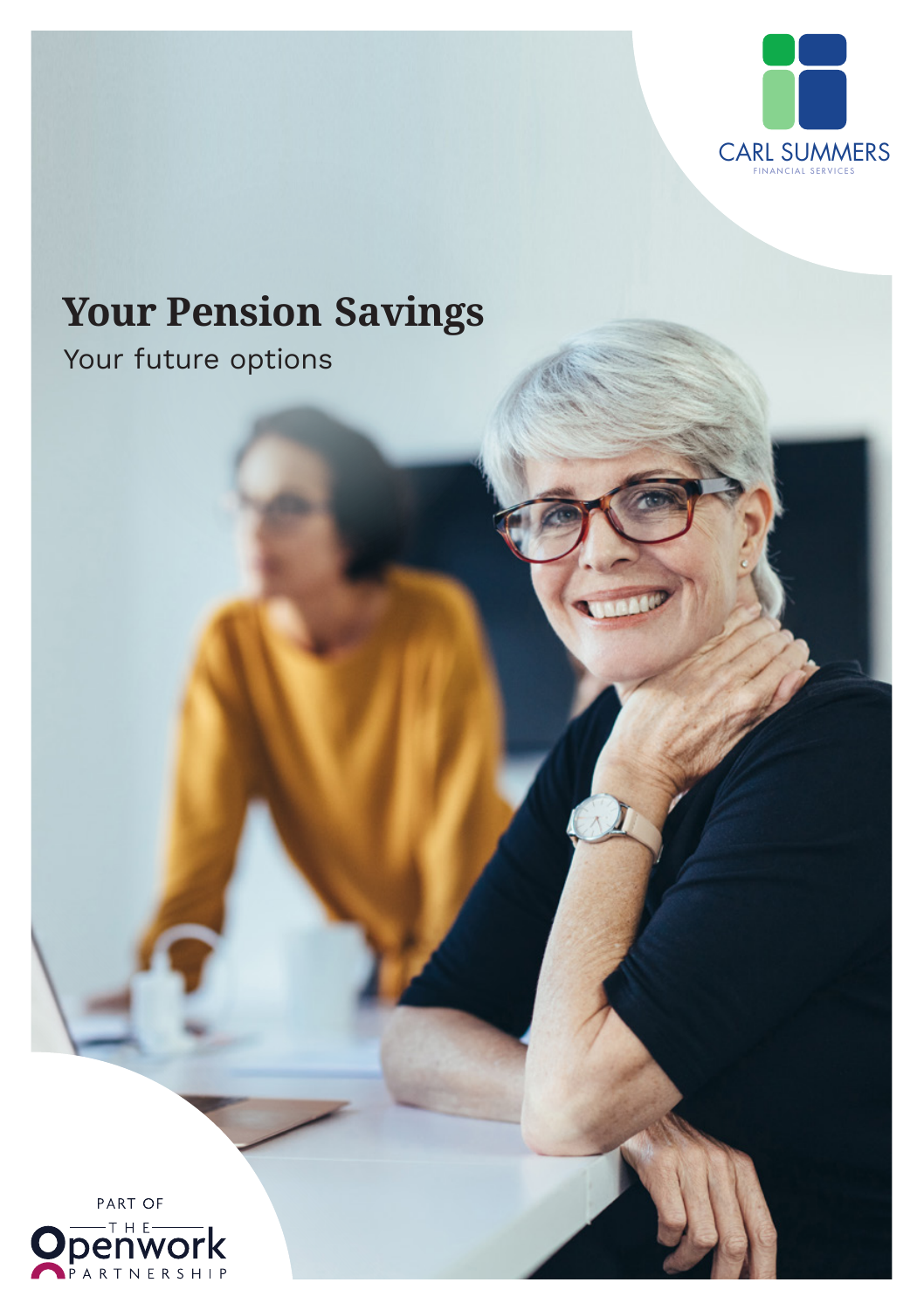## **Your Pension Savings – Your future options**

You have now reached a stage in your life where you are considering your retirement options. How you might retire, and how your pension savings can fund that retirement. Retirement is changing and the way you access your money in retirement needs to reflect this. Nowadays, there are many options available to retirees. It's important to understand the options now available to you and whether your existing plan can meet your needs. Your Financial Adviser can help you carefully consider whether the options you need are available from your current plan and if not, what you can do about it and how much it will cost.

### **Pension Freedoms Explained**

In April 2015, the Government introduced "Pension Freedoms" which gave you, greater freedom and flexibility over how to access your pension savings. Anyone now aged 55 and over can take either a partial or whole lump sum out from their pensions savings. No tax will be paid on the first 25%, and the rest regardless of how and when it is taken is taxed as if it were a salary at your income tax rate. There are now essentially four main ways for you to access your pension savings.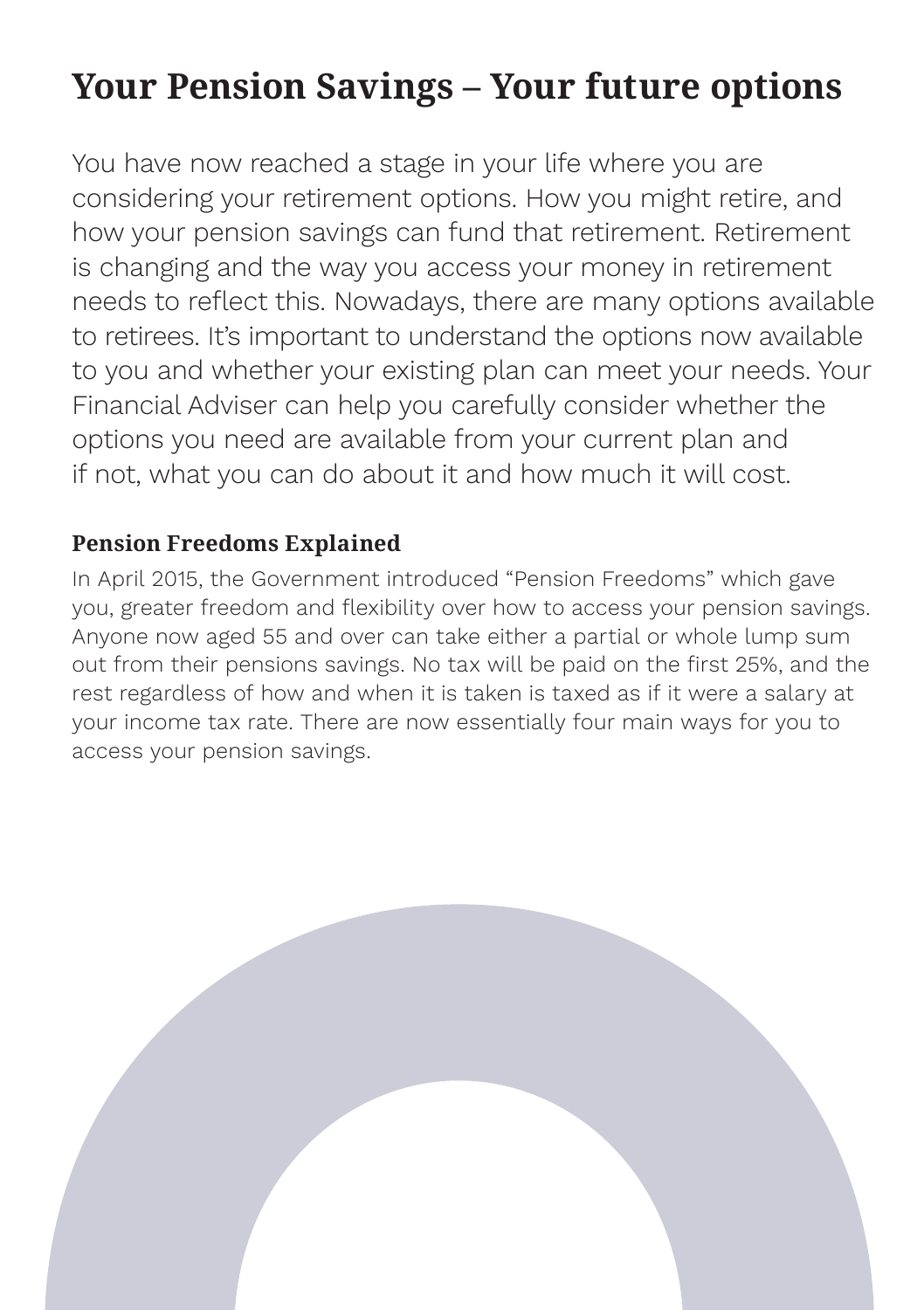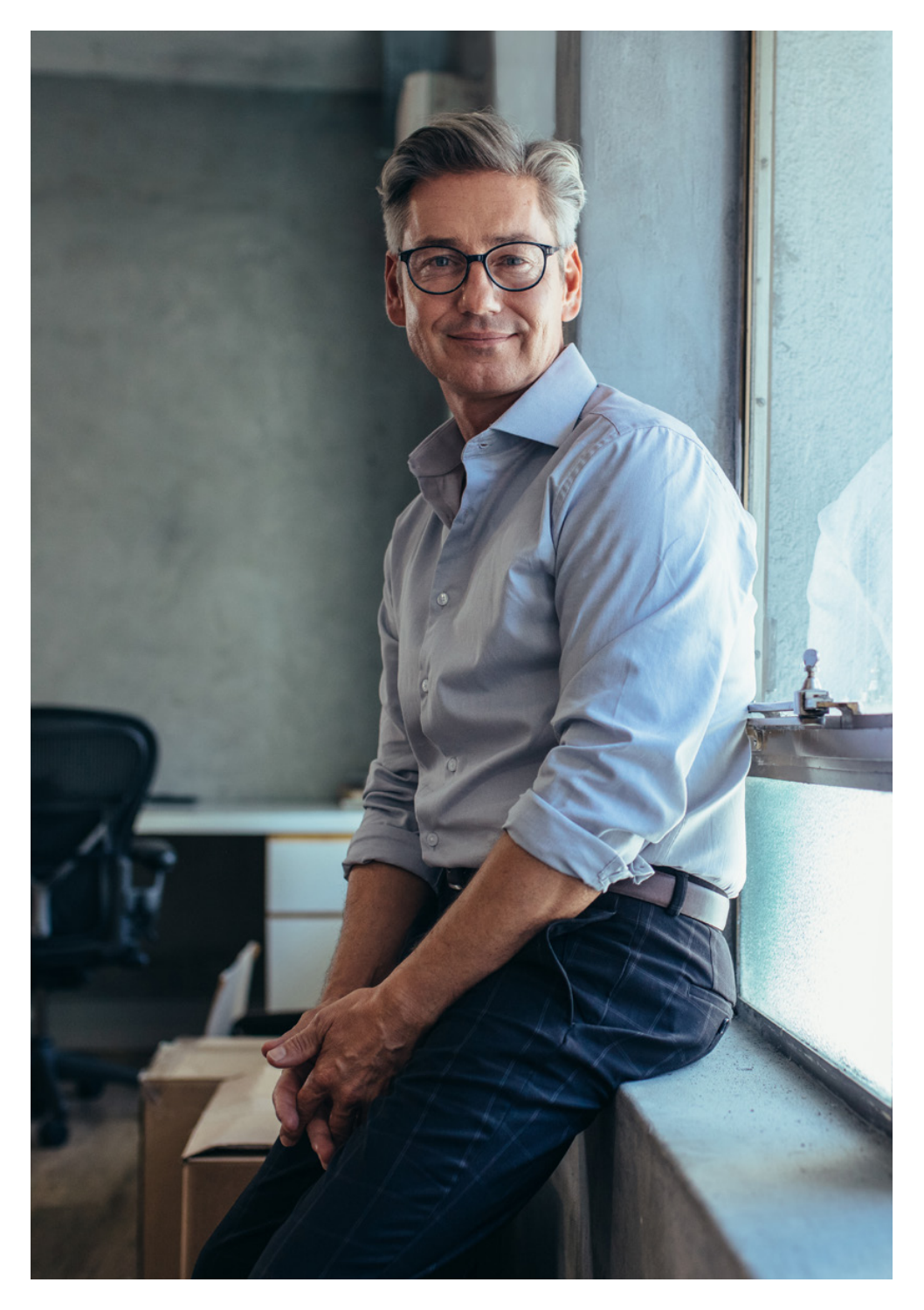### Four main ways for you to access your pension savings



### **1. Buy an Annuity**

You can convert your pension pot into a taxable income for life by purchasing an annuity. There are different annuity options that would determine the level of income you would get. Not all annuities provide death benefits, so you may not be able to pass your pension pot on to your beneficiary.



### **2. Flexi-Access Drawdown**

Your pension pot is invested, but you are able to withdraw an income as and when it suits you. This provides you with flexibility to set the income you want. However, the level of income, or how quickly your fund becomes depleted can be dependent on the performance of your investment, and unlike with an annuity, your income isn't guaranteed for life.



### **3. Take it all out as cash**

You can cash-out all your pension savings. You can normally take 25% tax free and you pay income tax at your marginal rate on the rest. This could cause a larger tax bill the following tax year.



### **4. Take part of it out as cash**

You can cash-out part of your pension savings. You can normally take 25% tax-free of the amount you take with the rest taxed at your marginal income tax rate. You can do this as many times as you like until you no longer have any pension savings.

### **A New 'Modernised' Pension Plan**



### **Opportunities**

- Take control of your pension savings.
- Income flexibility to suit your retirement planning.
- Keep future income options open.
- Optimise your tax efficiency both on any money you might leave invested, and Inheritance Tax.
- Flexibility to change your approach to risk.



#### **Considerations**

- Not everyone will need access to 'Pension Freedoms' so you could end up paying costs for something you don't need.
- It is almost certain that the costs you pay will be higher.
- There is no guarantee that the funds you invest in will perform any better than your current plan. Your existing fund could outperform the new one.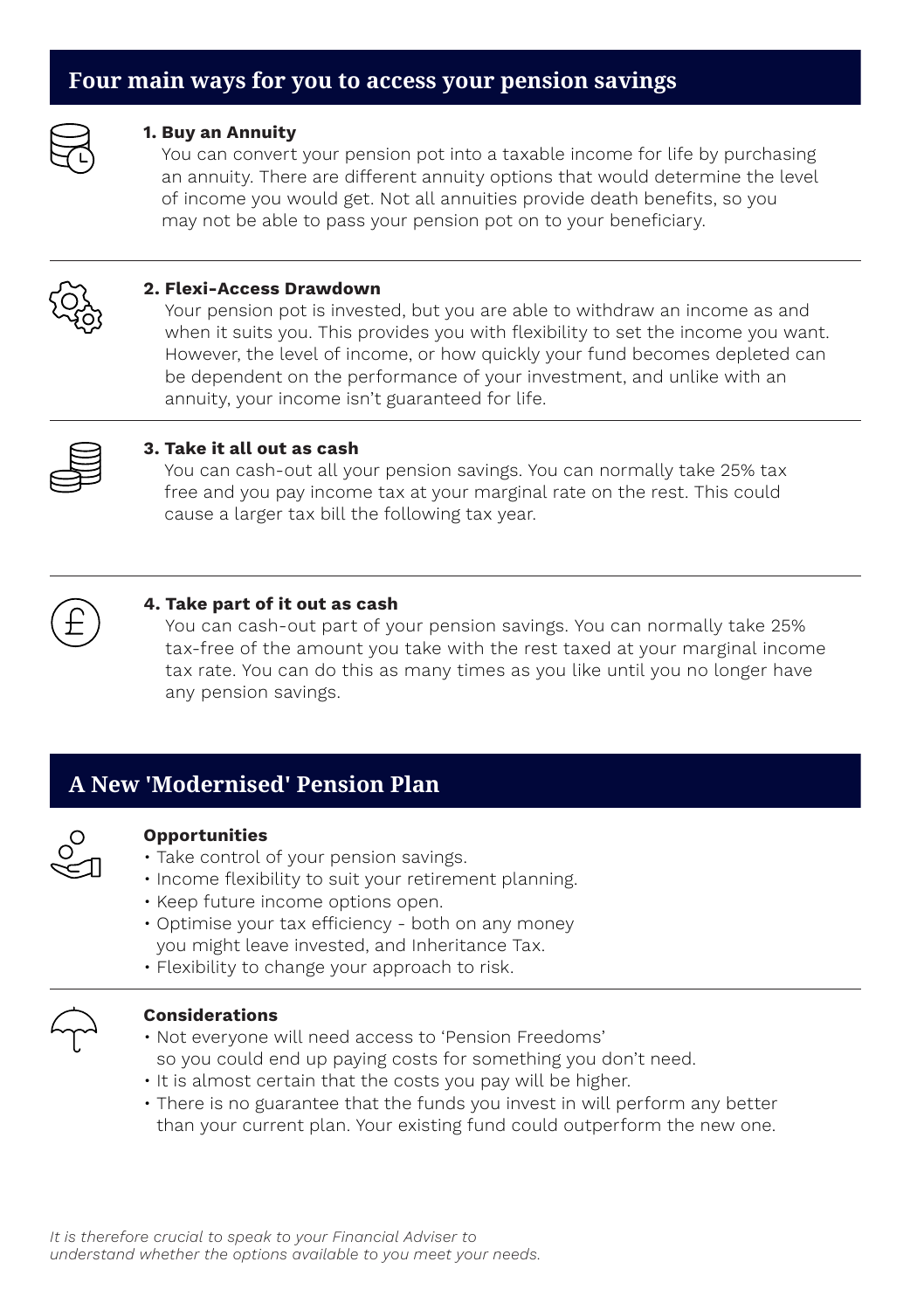### **Your Existing Pension**

You have been provided with this leaflet as your existing pension plan has not been 'modernised'. This means that not all the options listed previously, are available to you.

As you approach retirement it is increasingly important to review your pension savings and the options available to you. Pensions Freedoms has now allowed you to take full control of your retirement options. However, not all pension investments have the flexibility to take advantage of these new freedoms. Your current pension plan doesn't provide you with the control, visibility or flexibility that a new 'modern' pension plan would.

### **Costs**

Obviously, cost will be a key factor when considering moving to a new modern pension. It is almost certain that you will have to pay more for a new platform pension account. This is likely to be in the region of 0.5% to 1% of your pension fund value per year. For example, if you have a pension fund of £100,000 you could be paying in the region of £500 to £1,000 per year.

Your Financial Adviser may also charge a fee for their advice. This can be either an initial up front fee and/or an ongoing adviser servicing charge. Your adviser will help you understand the additional costs you'll pay and whether this is a price worth paying to access the options you need.

The costs of the new plan and any ongoing adviser fees if deducted from your funds, will reduce the potential rate of growth, known as 'reduction in yield'. It is important to remember that these additional upfront and on-going costs could provide a payoff later. A modern pension can provide you with full flexible access, as well as greater visibility and control.

It can also provide you with more investment choice, making it easier for you to combine pension pots, and could ensure you pass any proceeds onto future generations to so they do not incur any potential inheritance tax liability.

### **Taxation and Advice**

Whichever route you choose, to stay where you are, move now or if you decide to move later, it is worth remembering that you should always seek financial advice. All pension income, other than the Pension Commencement Lump Sum (the tax-free cash element) is taxable at your highest rate of income tax. Suitable pension planning advice can allow you to access your pension savings in the most tax efficient manner and ensure you don't pay more tax than you need to. So, it is essential that you speak with your Financial Adviser before you make any decision.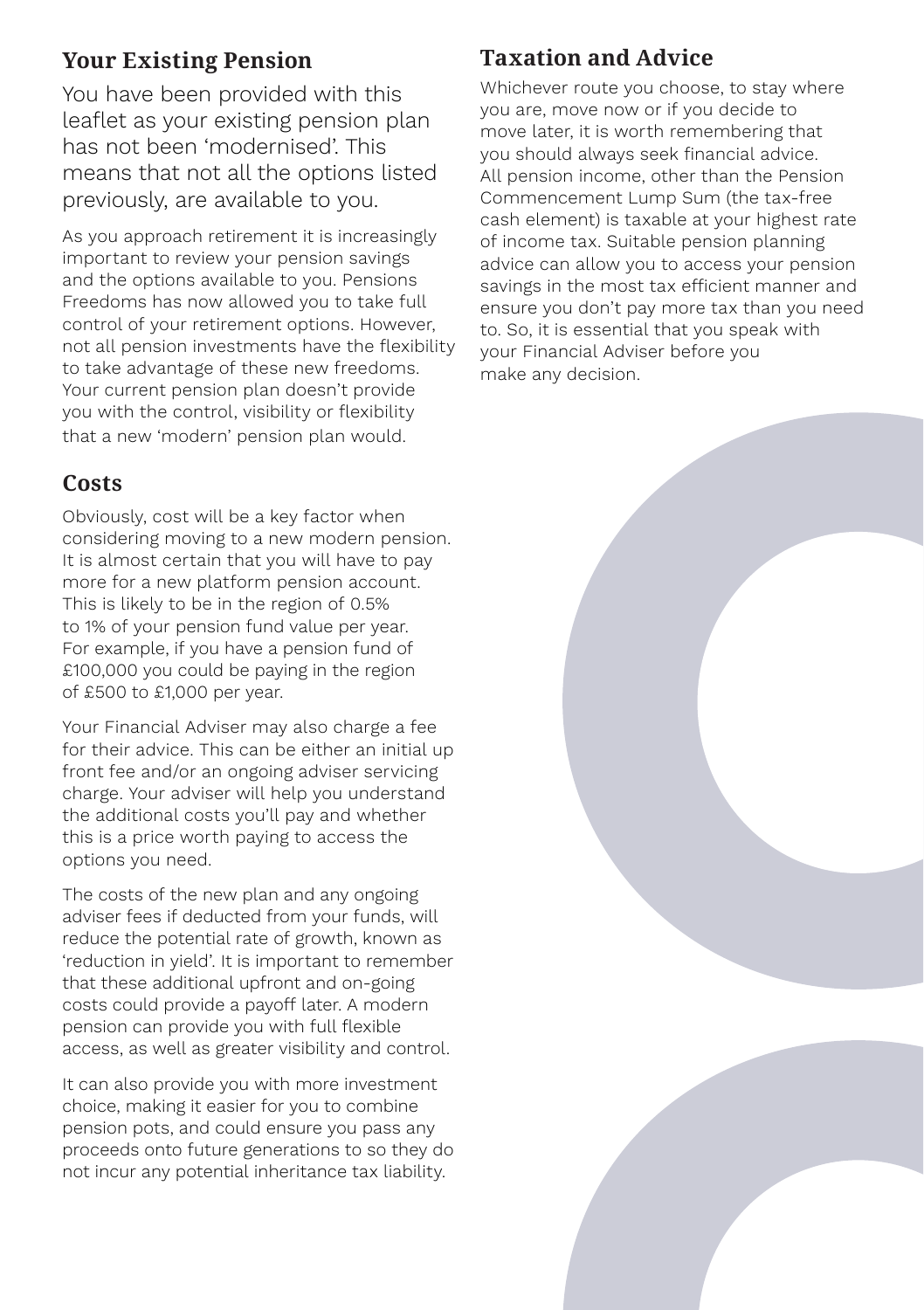## **How does your existing pension plan compare to a modern pension?**

#### **Your existing Pension Plan**

### **– utilising a platform plan nalp mroftalp a gnisilitu -A New 'Moderenised' Pension Plan**



 $\sim$  Inheritance and Death Benefits

Your existing plan is not able to offer Nominee and Successor Flexi-Access Drawdown. This means that on the pension policy holder's death (you), the value of the pension plan is paid out to the nominees as a cash lump sum and treated as part of their estate.

#### **This creates two potentially avoidable issues:**

- 1. Whilst held as cash the money is not in a tax-efficient environment, which means if the nominee or successor wants to invest the money, tax might have to be paid on income, or growth, or both.
- 2. On the nominee's or successor's death, the amount could be subject to Inheritance Tax (IHT) when passed onto their beneficiaries.

Moving to a new platform account will give you the benefits of Nominee and Successor Flexi-Access Drawdown.

#### **This means**

- 1. You can pass wealth down through family generations in a pension 'wrapper' and won't be subject to IHT. Otherwise known as the 'family pension tree'.
- 2. The monies will be retained in a tax efficient environment until they are needed by the nominee or successor. Or they can be passed down to the next generation on the nominee or successor's death and they won't be subject to IHT.
- 3. They provide a flexible income to the nominee or successor as and when they need it. What's more, if the pension policy holder dies before they reach age 75, the income payments are made tax free.



Regular Reviews

If you have not received regular financial advice on your pension, it may not have been reviewed against your needs and objectives.

Using a platform account to hold your new pension allows you to set up an ongoing adviser charge to ensure that you receive annual advice.

Your Financial Adviser can advise you on whether your pension plan is meeting your retirement objectives and changes that could be made.

They can help you plan and make changes in line with your retirement objectives. Additionally, they can provide advice on accessing your savings when you need to, in the most tax efficient way.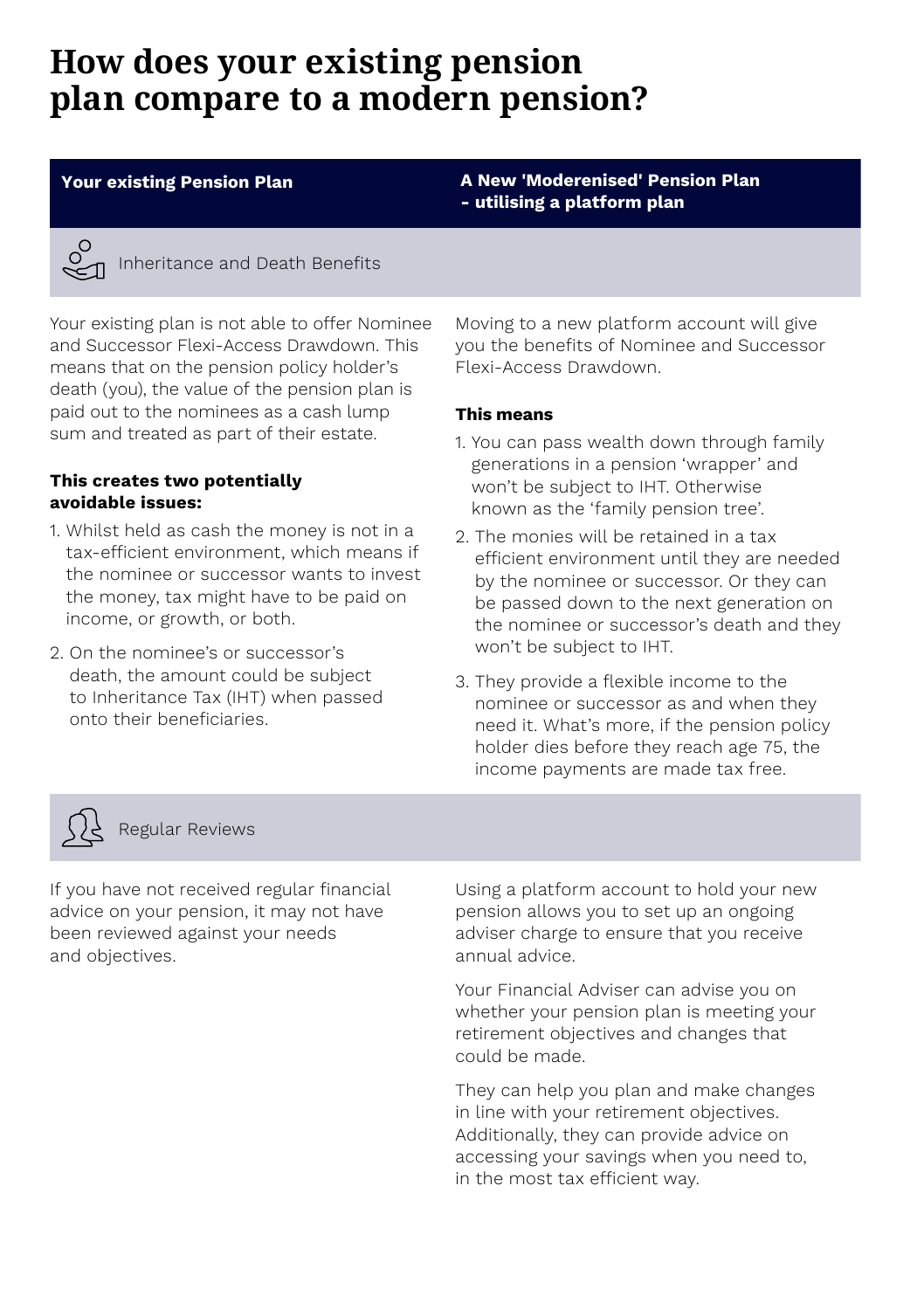#### **Your existing Pension Plan**

#### **A New 'Moderenised' Pension Plan** - utilising a platform plan

Valuation Statements

You currently receive an annual paper statement to inform you of your pension plan value. Any ad-hoc valuations must be requested via the provider and these can take time to arrive

A platform allows you instant access to vour account online at any time, as well as providing you with both quarterly and annual statements



Regular Reviews

Your existing plan is a standalone product.

A platform allows you to consolidate your various pensions and investments together in one place. You can also see all your assets in one place, which provides transparency and clarity. This makes things like planning for retirement, reviewing investment costs, and estate planning easier.



Investment Choice

Your existing plan has access to a limited number of Life Company investment funds.

A platform has a wide range of investment fund opportunities allowing your adviser to recommend investment funds to meet your specific needs and level of risk you want and can take.